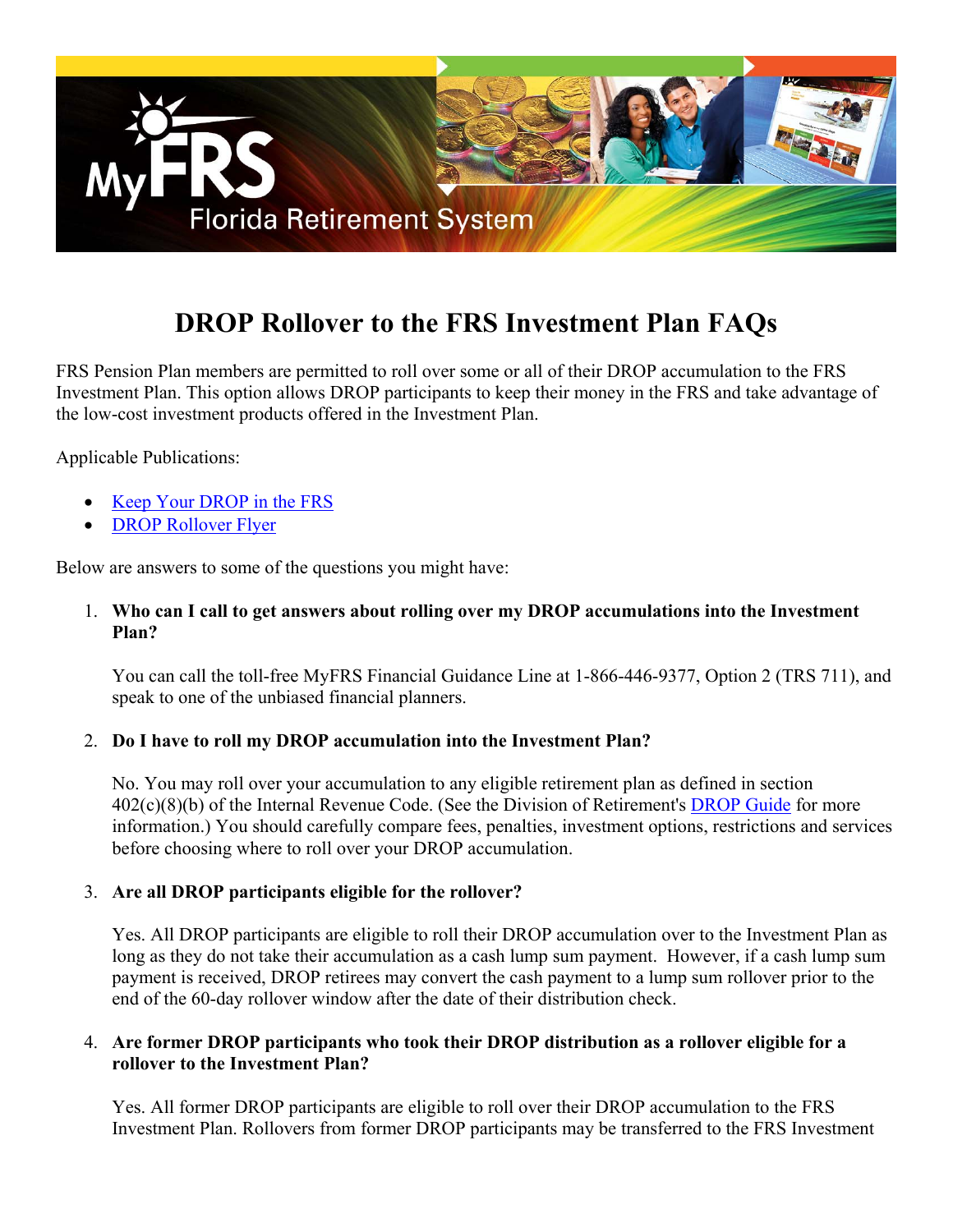Plan as long as they come into the Plan from a qualified retirement account, such as an IRA, 403(b), 457, 401(a), 401(k), etc.

## 5. **Are former DROP participants who took their DROP distribution as a cash lump sum payment eligible for a rollover to the Investment Plan?**

No. If a former participant took their DROP accumulation as a cash lump sum payment and are beyond the 60-day rollover window; they are not eligible to roll the payment into the Investment Plan.

### 6. **If I roll my DROP accumulation into the Investment Plan, will I pay account management fees?**

Yes. You will pay the investment management fees for the fund(s) in which you choose to invest, plus a quarterly plan administrative fee of \$6 (\$24 annually). These fees will be reflected on your quarterly statement from the Investment Plan. Total fees paid in the Investment Plan are likely to be less than those paid in other plans, but you should review all fees carefully.

#### 7. **Is there a minimum amount I can roll over to the Investment Plan?**

Yes. Your DROP rollover must be greater than \$1,000. There is no maximum amount that may be rolled over.

#### 8. **Is there a minimum account balance I must keep in my Investment Plan account?**

Yes. If your account value falls below \$1,000, you will receive a mandatory distribution of your full balance in the plan.

#### 9. **If I roll my DROP accumulation into the Investment Plan, will I have to pay any taxes?**

Your DROP accumulation will not be taxed at the time you roll it over to the Investment Plan. It will only be taxed when you decide to take a distribution from the Investment Plan, and then only on the amount you take as a distribution will be taxed.

#### 10. **A portion of my DROP accumulation was based on after-tax contributions I made for the purchase of additional service in the Pension Plan prior to entering DROP. As such, I will be receiving two checks when I take my DROP distribution from the Pension Plan. Can I roll over both of my distribution amounts?**

No. Any DROP accumulations you receive which are based on your after-tax personal contributions are not eligible to roll over to the Investment Plan. These accumulations will be paid to you as a tax-free, lump sum payment, as computed using the Simplified General Rule under the Internal Revenue Code. Only the DROP accumulation you receive based on pre-tax funds is eligible to be rolled over to the Investment Plan.

#### 11. **If I retire from the Pension Plan, I know I will be subject to the reemployment-after-retirement restrictions of the Pension Plan. But if I roll my DROP accumulation into the Investment Plan, will I also be subject to the reemployment-after-retirement restrictions of the Investment Plan?**

You will only be subject to the reemployment-after-retirement restrictions if you return to work for an FRS-participating employer during the 12 calendar months following your DROP termination.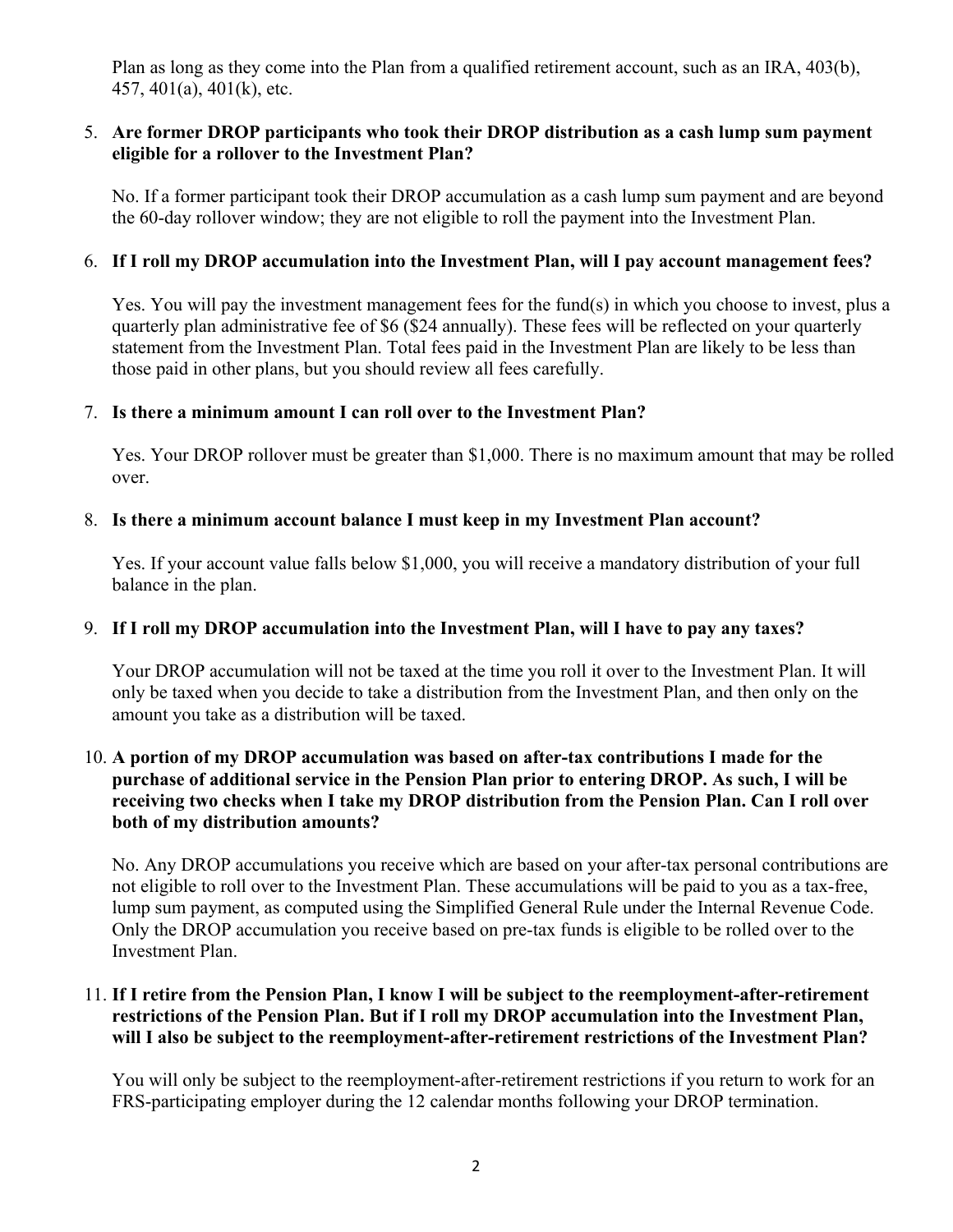#### 12. **If I roll my DROP accumulation into the Investment Plan, am I eligible to also roll other retirement monies I have from other sources to the Investment Plan?**

Yes. You may roll other retirement monies into the Investment Plan if they are from a qualified retirement plan that is an eligible plan as provided by the IRS (includes IRA, 401(k), 401(a), 403, and [457 retirement plans, and the Federal Thrift Savings Plan\). An FRS Investment Plan Employee Rollover](http://www.myfrs.com/pdf/forms/IP_Rollover.pdf) Deposit Form ("IP-Rollover") must be completed in order to facilitate the transfer. This form is also available by calling the MyFRS Financial Guidance Line and selecting Option 4.

# 13. **If I roll my DROP accumulation into the Investment Plan, will those funds be subject to the minimum required distribution rules of the IRS (i.e., minimum payments beginning at age 72)?**

Yes.

# 14. **How many funds are in the Investment Plan and what are the fees?**

There are 19 funds available in the Investment Plan with annual fees as low as 0.02%. There are also 10 retirement date funds that are a mixture of various asset classes. Information on the [funds and fees](http://www.myfrs.com/InvestmentFundTabs.htm) is available online or by calling the MyFRS Financial Guidance Line toll-free at 1-866-446-9377, Option 2 (TRS 711), and speaking to one of the financial planners. They can talk with you about all the funds and help you choose funds you feel best fit your goals and circumstances.

## 15. **If I am completing my DROP participation prior to age 59½, will I be subject to the 10% tax penalty assessed by the IRS for early withdrawals?**

The answer is generally "yes," but there are important exceptions. Since the Investment Plan is an employer sponsored plan, you will be eligible to take distributions from the Investment Plan without the 10% IRS early withdrawal penalty if payments are paid to you after you separate from service with your FRS employer during or after the year you reach age 55, or in the year you reach age 50 if you meet the IRS definition of a retired Qualified Public Safety Employee. Another IRS exception allows for payments to be made over your life or joint life expectancies and, if IRS guidelines are followed, payments can be made for the longer of 5 years or until the age of 59½. You should consult your tax advisor or one of the financial planners at the MyFRS Financial Guidance Line about your specific circumstances. Additional information on [taxability of benefits](http://www.myfrs.com/FRSPro_ComparePlan_Taxability.htm) is available online.

# 16. **What paperwork will I have to complete in order to roll my DROP accumulation into the FRS Investment Plan?**

Three months before your DROP end date, the Division of Retirement will send you your DROP termination packet. This packet will include a [flyer](http://www.myfrs.com/pdf/forms/DROP_Kit_Letter.pdf) informing you that you can roll over your accumulated DROP benefits into the FRS Investment Plan. The flyer will also notify you of the availability to receive free guidance from EY financial planners to help you determine what to do with your DROP payout.

If you are a current DROP participant, you should complete the Division of Retirement's Deferred Retirement Option Program (DROP) Selected Payout Method, Form DP-PAYT, (it will be provided to you in the DROP termination packet) and send it to the Investment Plan Administrator, who will sign [and forward the completed form to the Division of Retirement. You must also complete an Investment](http://www.myfrs.com/pdf/forms/drop_deposit.pdf)  Plan DROP Accumulation Direct Rollover Form for Current DROP Members, Form IPDROP-AD-1,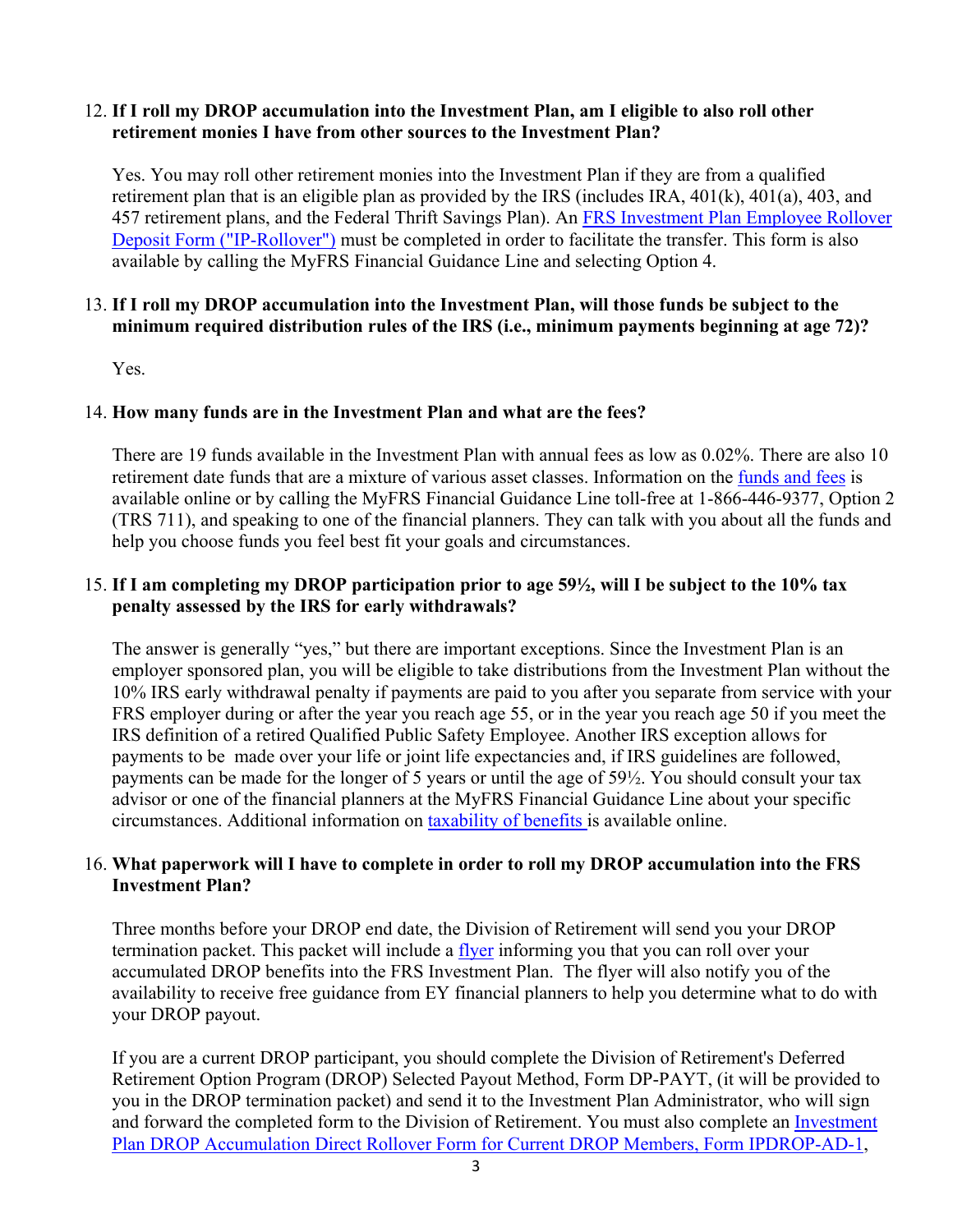and send it to the Investment Plan Administrator to set up your Investment Plan account. The Investment Plan Administrator will send you a confirmation letter and personal PIN for accessing your account under separate cover after processing your completed Form IPDROP-AD-1.

If you are a former DROP participant who received your DROP distribution as a rollover, you should [complete the Investment Plan's DROP Direct Rollover Form for Former DROP Members, IPDROP-RO-](http://www.myfrs.com/pdf/forms/drop_direct_rollover.pdf)1, and send it to the Investment Plan Administrator, for processing. The Investment Plan Administrator will send you a confirmation letter and personal PIN for accessing your account under separate cover.

You must also complete the [FRS Investment Plan Beneficiary Designation \(Form IPBEN-1\)](https://www.myfrs.com/pdf/forms/ip_beneficiary.pdf) because your Pension Plan beneficiary(ies) designation will not transfer to the Investment Plan. See question 19 for more information.

### 17. **If I choose to roll my DROP accumulation to the Investment Plan, but fail to designate an investment fund for its deposit what will happen to my money?**

If you do not choose one of the investment options listed on the rollover enrollment form, your DROP accumulation will be initially invested in the FRS Retirement Fund (2000). After your account has been established you will be able to move your money to any of the other available funds offered in the Investment Plan.

# 18. **How do I take a distribution from the FRS Investment Plan?**

To take a distribution, you can either log onto MyFRS.com or call the MyFRS Financial Guidance Line toll-free at 1-866-446-9377, Option 4 (TRS 711), and speak to an Investment Plan Administrator representative. Be sure to have your PIN number available prior to calling. If you do not have a PIN, you may request a PIN reminder online or by calling the MyFRS Financial Guidance Line and selecting Option 4. You do not need to complete any paper forms in order to request a distribution.

#### 19. **If I roll my DROP accumulation into the Investment Plan, will the beneficiary I named under the Pension Plan when I entered DROP automatically become my beneficiary for my money invested into the Investment Plan?**

No. The beneficiary you named to receive your DROP accumulation and Pension Plan benefit are only applicable under the Pension Plan. If you roll over your DROP accumulation to the Investment Plan, you will need to name a new beneficiary(ies) to receive any IP benefits due at your death. You can designate a beneficiary(ies) for your Investment Plan account by completing and returning a Beneficiary [Designation Form \(IPBEN-1\). If you do not name a beneficiary, your benefits will be paid out](http://www.myfrs.com/pdf/forms/ip_beneficiary.pdf) according to Florida Law. If you are married and designate someone other than your spouse as your primary beneficiary, your spouse must sign the form and/or acknowledge the designation. The beneficiary you named under the Pension Plan will continue in effect for that plan.

# 20. **If I roll my DROP accumulation into the Investment Plan and later return to FRS-covered employment as a renewed member (only applicable if you retired and were initially reemployed prior to July 1, 2010), and join the Investment Plan as my retirement option, can I name a different beneficiary than the beneficiary I named for my DROP rollover?**

No. Your named beneficiary under the Investment Plan will pertain to all investment accounts you have under the Investment Plan. You may, however, have different beneficiary(ies) named under the Pension Plan to receive any benefits due from that plan.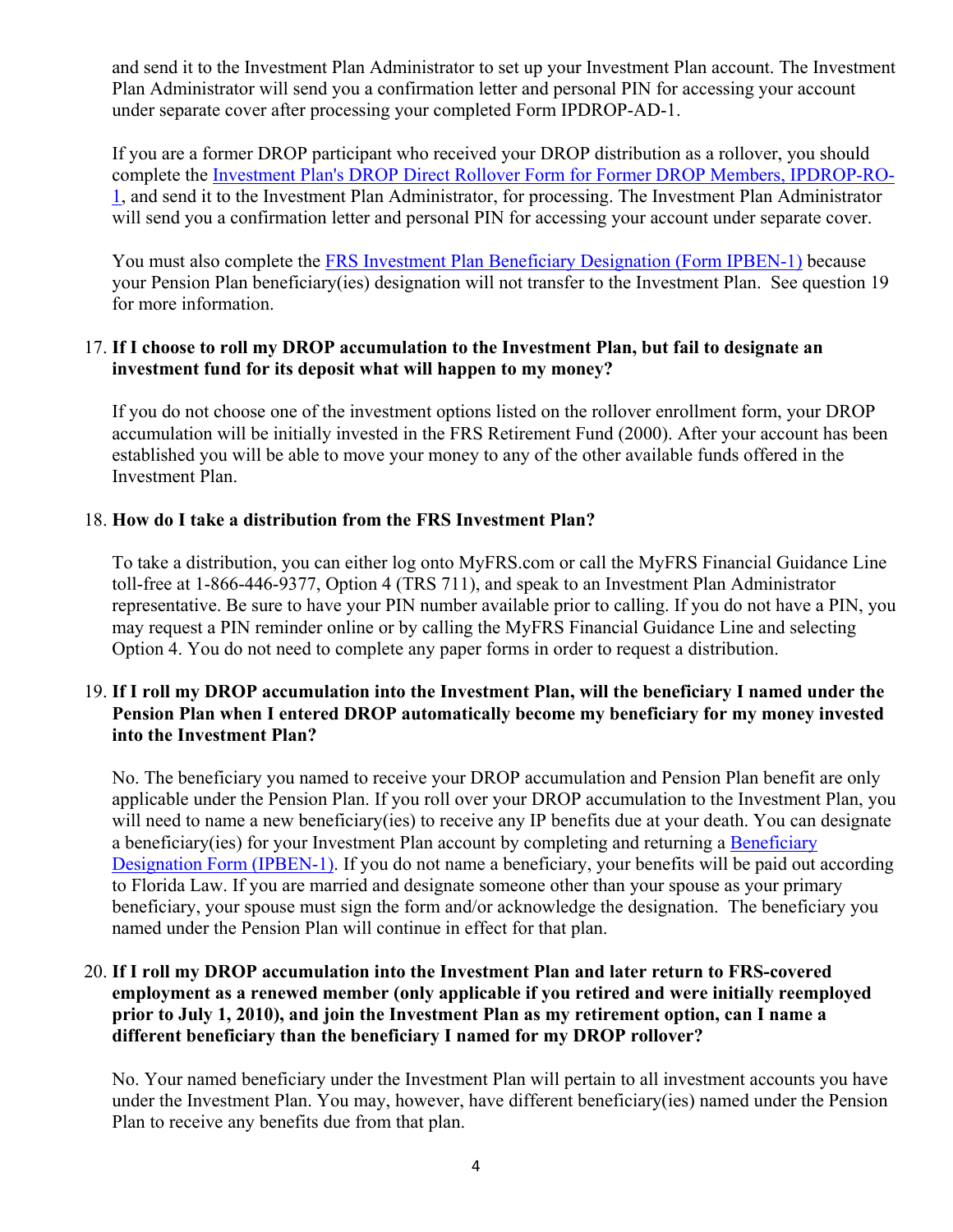## 21. **If I roll some or all of my DROP accumulation into the Investment Plan, what services will I get from the FRS?**

As long as you have a balance in the Investment Plan you will continue to have access to the toll-free MyFRS Financial Guidance Line at 1-866-446-9377, Option 2, where you can talk to experienced and unbiased financial planners from EY. They can help you manage your retirement benefits and help you with any financial questions you may have. You will also have access to the MyFRS.com website where you can log in to your account to make asset allocation changes.

# 22. **Can the FRS Investment Plan receive rollovers from Roth IRA's?**

No.

# 23. **I am a Special Risk member considering rolling my DROP accumulation to the Investment Plan. Will I be subject to a 10% early distribution tax penalty if I take a lump sum distribution from the Investment Plan before I am age 55?**

No, as long as you meet the IRS definition of a retired Qualified Public Safety Employee ("QPSE"). The "Defending Public Safety Employees Retirement Act (P. L. 114-26)" permitted distributions from qualified plans after December 31, 2015 to be exempt from the 10% tax penalty, when made to retired QPSE. Please check with your tax advisor for more information about this exception to the penalty (see IRC Section 72(t)(10)). If you are not eligible for the exception you may be subject to the  $10\%$  tax penalty (i.e., excise tax) and you will pay the 10% tax penalty when you file your tax return. You will also be responsible for any other taxes you may owe for this payment above the 20% that was withheld. Note: The 10% tax penalty triggered by lump sum distributions before you are age 59½ is applicable for distributions from the Investment Plan, tax-deferred annuities and traditional IRAs (some exceptions apply - see the following three questions for examples).

#### 24. **If I am age 50 when I terminate DROP and roll my DROP accumulation into the Investment Plan, will I be subject to the 10% tax penalty if I wait to take a lump sum distribution at age 55?**

Yes. You are subject to the 10% tax penalty for plans like the FRS based on your age at FRS-covered employment termination. You would need to wait until age 59½, unless you qualify for an exemption as defined under IRS section 72(t). For example, taking distributions as substantial and equal periodic payments over your lifetime; this method would allow you to avoid the 10% tax penalty. Please see Question 23 regarding the exception to the 10% tax penalty if you are a retired Qualified Public Safety Employee.

# 25. **If I roll my DROP accumulation into the Investment Plan and begin taking equal installments over my lifetime prior to age 55, say age 54, to avoid the 10% tax penalty, can I change my payment amount after 2 years?**

Since these payments are complicated in nature and need to be set up by a qualified professional to be considered acceptable by the IRS, please consult your tax professional or accountant. If the payments are not set up properly or altered during the period of the payments, you may be subject to tax claims by the IRS.

# 26. **I am a 50 year old Special Risk member and I would like to take a partial distribution from the DROP, and roll over the balance into the Investment Plan. Is it true that Special Risk members may be able to receive distributions and avoid the 10% tax penalty?**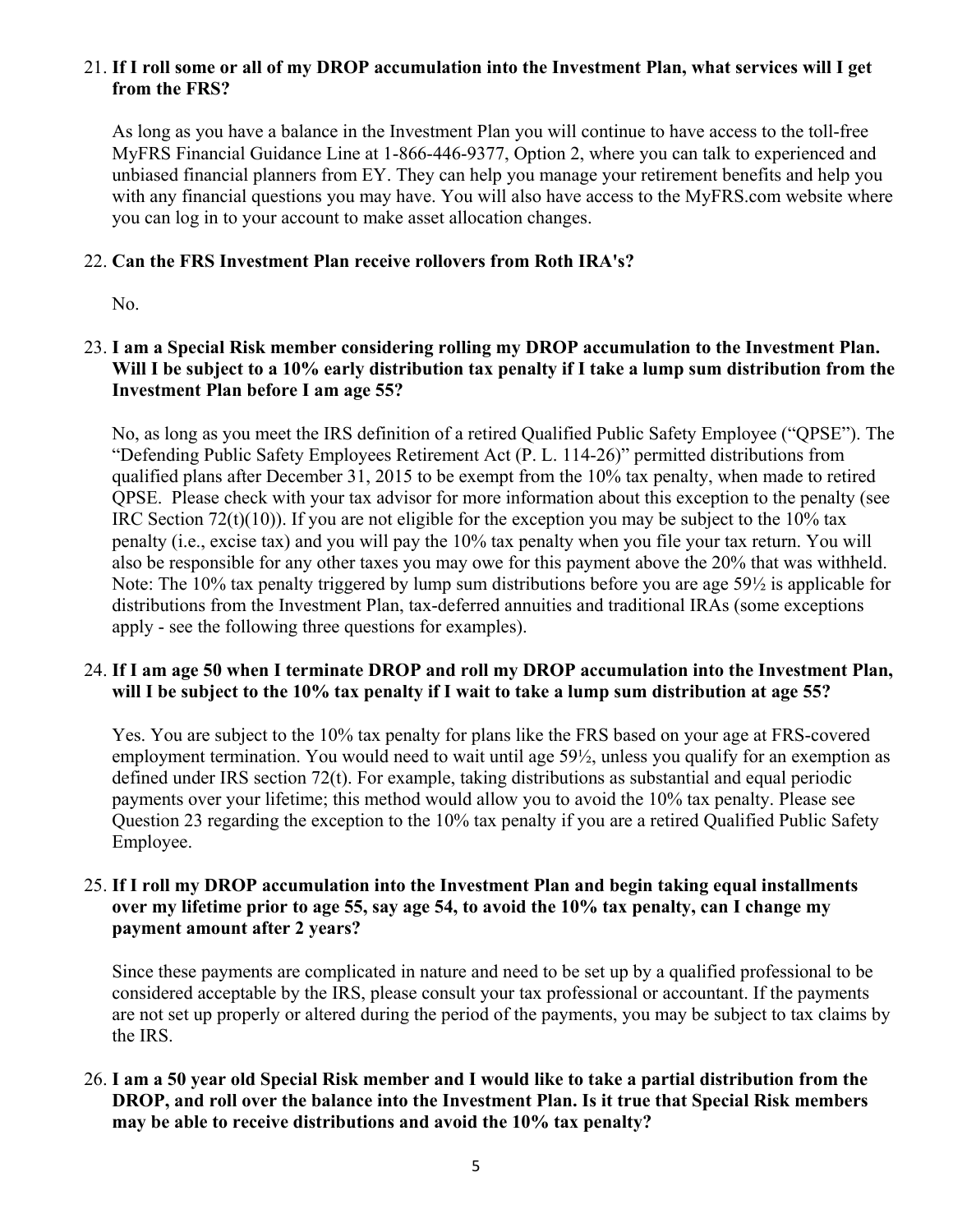The 2006 Pension Protection Act (PPA) allows qualified public safety employees (QPSEs) to receive distributions from a qualified defined benefit plan without the 10% tax penalty if separating from service after age 50 (IRC Section 72(t)(10)). However, the IRS defines QPSEs as those who provide police protection, firefighting services, or emergency medical services for a state or municipality. Not all FRS Special Risk members meet the definition of QPSE.

The 2015 "Defending Public Safety Employees Retirement Act (P. L. 114-26)" allowed for an exception to the 10% tax penalty for QPSE who would be eligible to take distributions from qualified defined contribution plans after December 31, 2015. This change permitted some Special Risk members who met the IRS definition of a retired QPSE and who roll over their DROP accumulation into the Investment Plan to claim the exemption from the 10% tax penalty. Please consult your tax professional for more guidance on this matter.

### 27. **If I roll my DROP balance into the Investment Plan and the beneficiary I named is not my spouse, how will the payments be treated if I die?**

For DROP Rollovers commenced prior to January 1, 2020 and the account owner passed away prior to January 1, 2020: If you had not begun taking distributions from the Investment Plan, the non-spouse beneficiary has the choice of taking distributions over 5 years, or the beneficiary can elect to take lifetime installments over the beneficiary's life expectancy. The decision on the method of payment has to be made within 1 year of your death. If no choice is made, the distribution will be subject to the 5 year rule.

A non-spouse beneficiary may now roll over a balance in the Investment Plan to an inherited IRA (only a spouse has the ability to treat the IRA like his or her own or as an inherited IRA). The inherited IRA is subject to the rules that apply to any beneficiary and, as such, has the choice of taking distributions over 5 years, or the beneficiary can elect to take lifetime installments over the beneficiary's life expectancy. The decision on the method of payment has to be made within 1 year of your death. If no choice is made, the distribution will be subject to the 5-year rule.

For DROP Rollovers commenced after December 31, 2019 and the account owner passed away after December 31, 2019: The passage of the "Setting Every Community Up for Retirement Enhancement (SECURE) Act" in 2019 inaugurated some changes to the ways that non-spousal beneficiaries would be able to take distributions from defined contribution plans and IRAs.

If you had not begun taking distributions from the Investment Plan, the non-spouse beneficiary has to take distributions over the 10 years following the death of the original account holder. Distributions can no longer be stretched over the lifetime of the non-spouse inheritor.

A non-spouse beneficiary may now roll over a balance in the Investment Plan to an inherited IRA (only a spouse has the ability to treat the IRA like his or her own or as an inherited IRA). The inherited IRA is subject to the new 10-year distribution rules that apply under the 2019 SECURE Act. The new regulations disallow the taxpayer's ability to stretch out tax payments for longer periods of time.

#### 28. **Are members of the Teachers' Retirement System (TRS) and State County Officers Employees Retirement System (SCOERS) eligible to roll their DROP accumulations into the Investment Plan?**

Yes. Current and former TRS and SCOERS members are eligible to roll over their DROP accumulations to the Investment Plan.